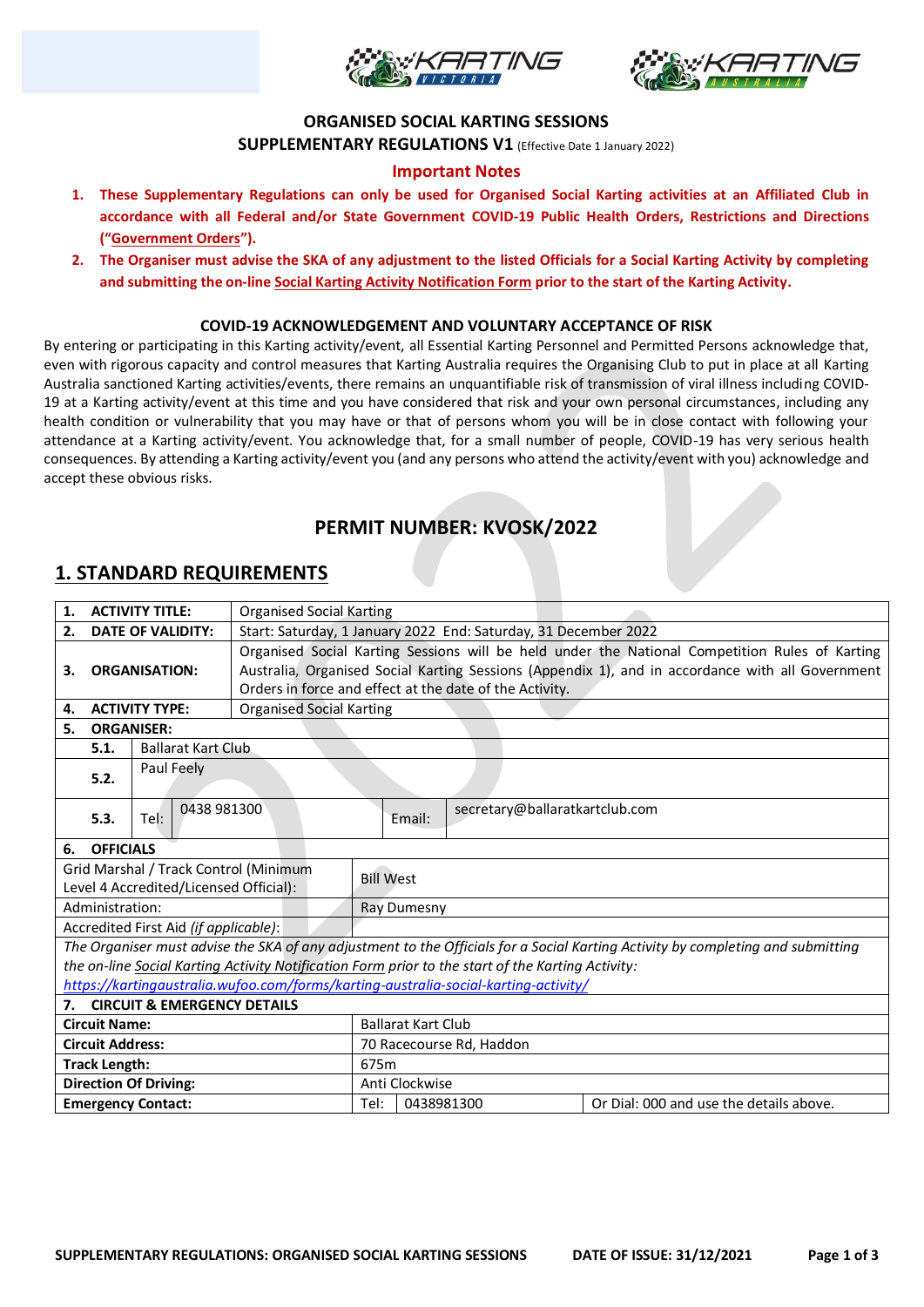



## **2. ADMINISTRATION**

| $\mathbf{1}$ . |      | The Club must maintain a register of all permitted persons who enter the Circuit for the activity.                           |  |
|----------------|------|------------------------------------------------------------------------------------------------------------------------------|--|
|                |      | The Age Divisions offered must be in accordance with the Karting Australia Appendix 1 - Organised Social Karting             |  |
|                |      | Activity.                                                                                                                    |  |
| 2.             |      | Cadet 9, Cadet 12 and 4SS Cadet Drivers are permitted on a Track at the same time.<br>٠                                      |  |
|                |      | Junior Drivers are not permitted on the Track with any other age division.<br>$\bullet$                                      |  |
|                |      | Senior Drivers are not permitted on the Track with any other age division.                                                   |  |
| 3.             |      | <b>BOOKING</b>                                                                                                               |  |
|                | 3.1. | The number of positions in the Activity may be limited by Government Orders. If so, a Driver will be required to reserve     |  |
|                |      | their position in the Karting Activity before it starts. Bookings will be accepted strictly on a 'first come first served'   |  |
|                |      | basis.                                                                                                                       |  |
|                | 3.2. | Bookings for this Activity are recommended to be confirmed in advance and can be made online at:                             |  |
|                |      | www.trybooking.com (Alter if using a different method for booking)                                                           |  |
| 4.             |      | <b>BOOKING FEE:</b> Click here to enter text.                                                                                |  |
|                | 4.1. |                                                                                                                              |  |
|                | 4.2. |                                                                                                                              |  |
| 5.             |      | <b>ADMINISTRATION LOCATION</b>                                                                                               |  |
|                | 5.1. | Enter Location of Administration/ Registration here.                                                                         |  |
| 6.             |      | <b>ADMINISTRATION CHECKING &amp; SCRUTINEERING</b>                                                                           |  |
|                | 6.1. | Prior to entering the Track, all Drivers are to:                                                                             |  |
|                |      | Ensure that the kart complies with the relevant Class Rules.<br>$\bullet$                                                    |  |
|                |      | Certify that the kart has been checked for safety compliance and that it is safe for use.<br>$\bullet$                       |  |
|                |      | Confirm their acceptance of the "Exclusion of Liability, Indemnity, Release and Voluntary Assumption of Risk by<br>$\bullet$ |  |
|                |      | entering the Circuit" and participating in the recreational activities conducted at the venue.                               |  |
|                |      | Certify that they have a current KA Licence relevant for the class of kart that they intend to drive.<br>$\bullet$           |  |
|                |      | The above details are to be either completed:                                                                                |  |
|                |      | Before arrival by clicking this link (https://kartingaustralia.wufoo.com/forms/organised-social-karting-activity-            |  |
|                |      | form/) or                                                                                                                    |  |
|                |      | On arrival and before entering the Track by scanning the "Social Karting Form" OR Code Poster located adjacent<br>$\bullet$  |  |
|                |      | to the Administration point.                                                                                                 |  |
|                |      |                                                                                                                              |  |

# **3. SPECIFIC COVID-19 RESTRICTION AND MITIGATION REQUIREMENTS**

**COVIDSafe ACTION PLAN (When required at law)**

The Club has completed a COVIDSafe Action Plan and submitted it to the relevant State Government Department. All actions identified as being required to be done to create a COVIDSafe Event and Club facility must be carried out prior to and during the Event.

| $0.01115$ and $0.011$ |                                                                                                                           |
|-----------------------|---------------------------------------------------------------------------------------------------------------------------|
| 1.                    | PERMITTED AND NON-PERMITTED PERSONS                                                                                       |
|                       | No person who has symptoms consistent with COVID-19 (this includes any fever, respiratory                                 |
| 1.1.                  | symptoms, shortness of breath, sore throat, cough, lack of smell or fatigue) is permitted to attend                       |
|                       | the Circuit or participate in the Event.                                                                                  |
|                       | Any person who starts to feel unwell or to exhibit symptoms of COVID-19 during the Event must                             |
| 1.2.                  | immediately avoid contact with all persons at the Circuit and MUST IMMEDIATELY LEAVE the                                  |
|                       | Circuit.                                                                                                                  |
|                       |                                                                                                                           |
|                       | Note - The number chosen in 2.1 must not exceed the maximum number of people permitted to gather under State              |
| 2.                    | Public Health Authority Orders/Directions/Regulations.                                                                    |
|                       | SOCIAL DISTANCING AND DENSITY REQUIRMENTS                                                                                 |
| 2.1.                  | Essential Karting Personnel and Permitted Persons are not permitted to gather in groups greater than Choose a             |
|                       |                                                                                                                           |
|                       | number while in attendance at the Event. (Delete if no limit on Group size by the State Government required)              |
| 2.2.                  | Government prescribed Social Distancing measures must always be observed.                                                 |
| 2.3.                  | The use by Permitted Persons of any indoor facilities is strictly limited by the Density Quotient of the room as included |
|                       | in the Club's COVIDSafe Action Plan.                                                                                      |